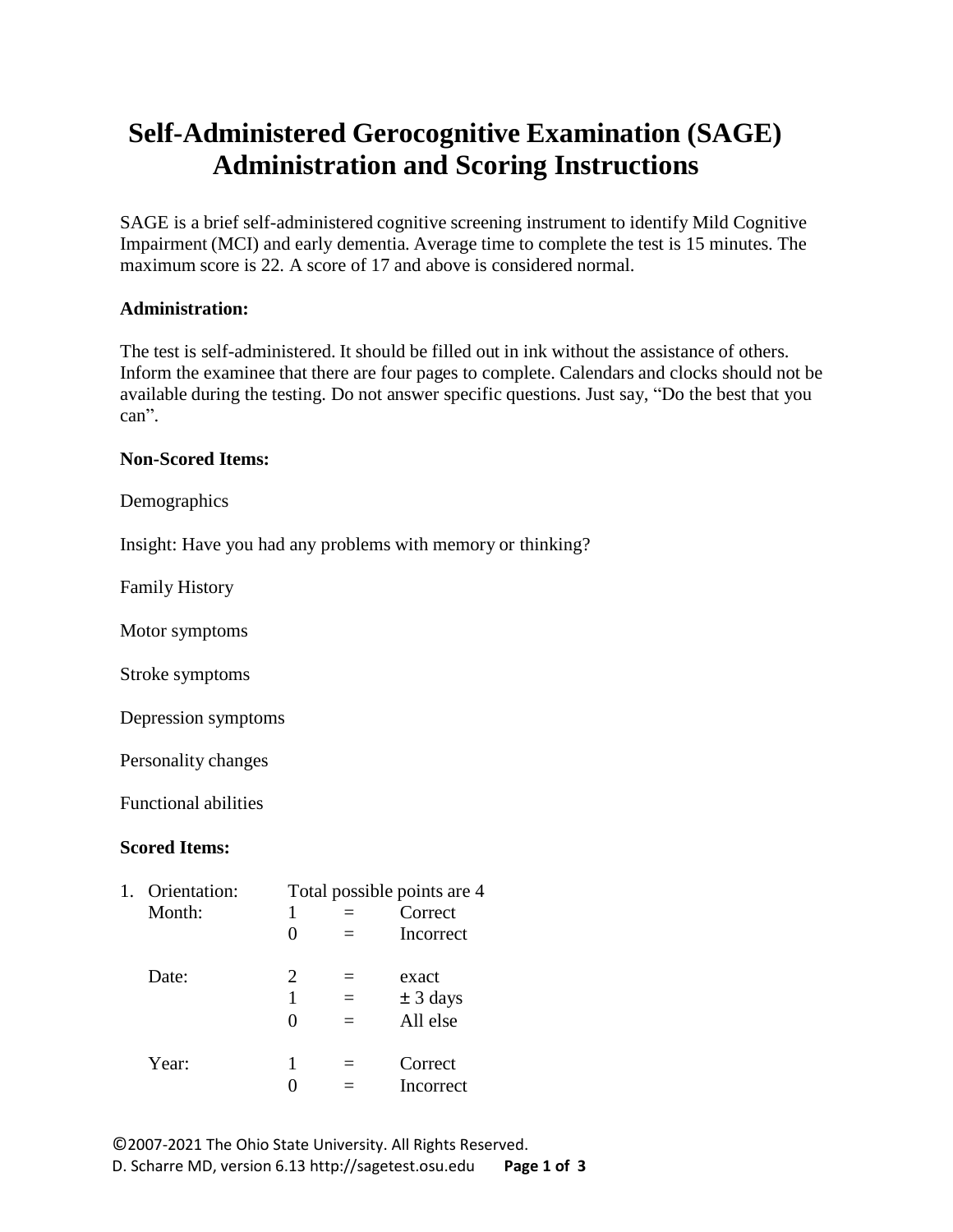| 2. Naming:<br>Each Picture:     | Total possible points are 2. Correct spelling not required.<br>Correct<br>1<br>$\theta$<br>Incorrect                                                                                                                                                                                                  |  |  |  |
|---------------------------------|-------------------------------------------------------------------------------------------------------------------------------------------------------------------------------------------------------------------------------------------------------------------------------------------------------|--|--|--|
| 3. Similarities:                | Total possible points are 2. Correct spelling/grammar not required.<br>2<br>Abstract<br>$\mathbf{1}$<br>Concrete<br>$=$<br>$\overline{0}$<br>All else<br>$=$                                                                                                                                          |  |  |  |
| 4. Calculation:                 | Total possible point is 1.<br>Correct<br>1<br>$=$<br>$\boldsymbol{0}$<br>Incorrect<br>$=$                                                                                                                                                                                                             |  |  |  |
| 5. Calculation:                 | Total possible point is 1.<br>Correct<br>1<br>$=$<br>$\overline{0}$<br>Incorrect<br>$=$                                                                                                                                                                                                               |  |  |  |
| 6. Memory:                      | Points given below in twelve.                                                                                                                                                                                                                                                                         |  |  |  |
| 7. Construction:<br>3-D figure: | Total possible points are 2.<br>3-D, parallel lines within $10^{\circ}$ and correct shape<br>2<br>$=$<br>3-D but lines not parallel within $10^{\circ}$ or otherwise<br>1<br>$=$<br>incorrect shape<br>All else<br>$\mathbf{0}$<br>$=$                                                                |  |  |  |
| 8. Construction:<br>Clock:      | Total possible points are 2.<br>4 components: Clock face, clock numbers (all 12 numbers in<br>correct order clockwise and approximately correct quadrant<br>position), hand positions (hands to correct time and must be joined<br>near clock center), and hand size (actual or if labeled correctly) |  |  |  |
|                                 | 4 of 4 components correct<br>$\overline{2}$<br>3 of 4 components correct; one of the three correct<br>$\mathbf{1}$<br>$=$<br>components must be hand positions<br>$\overline{0}$<br>All else                                                                                                          |  |  |  |
| 9. Verbal fluency:              | Total possible points are 2. Correct spelling not required.<br>12 different items listed<br>$\overline{2}$<br>$\mathbf{1}$<br>10 or 11 different items listed<br>$=$<br>9 or less different items listed<br>$\theta$<br>$=$                                                                           |  |  |  |